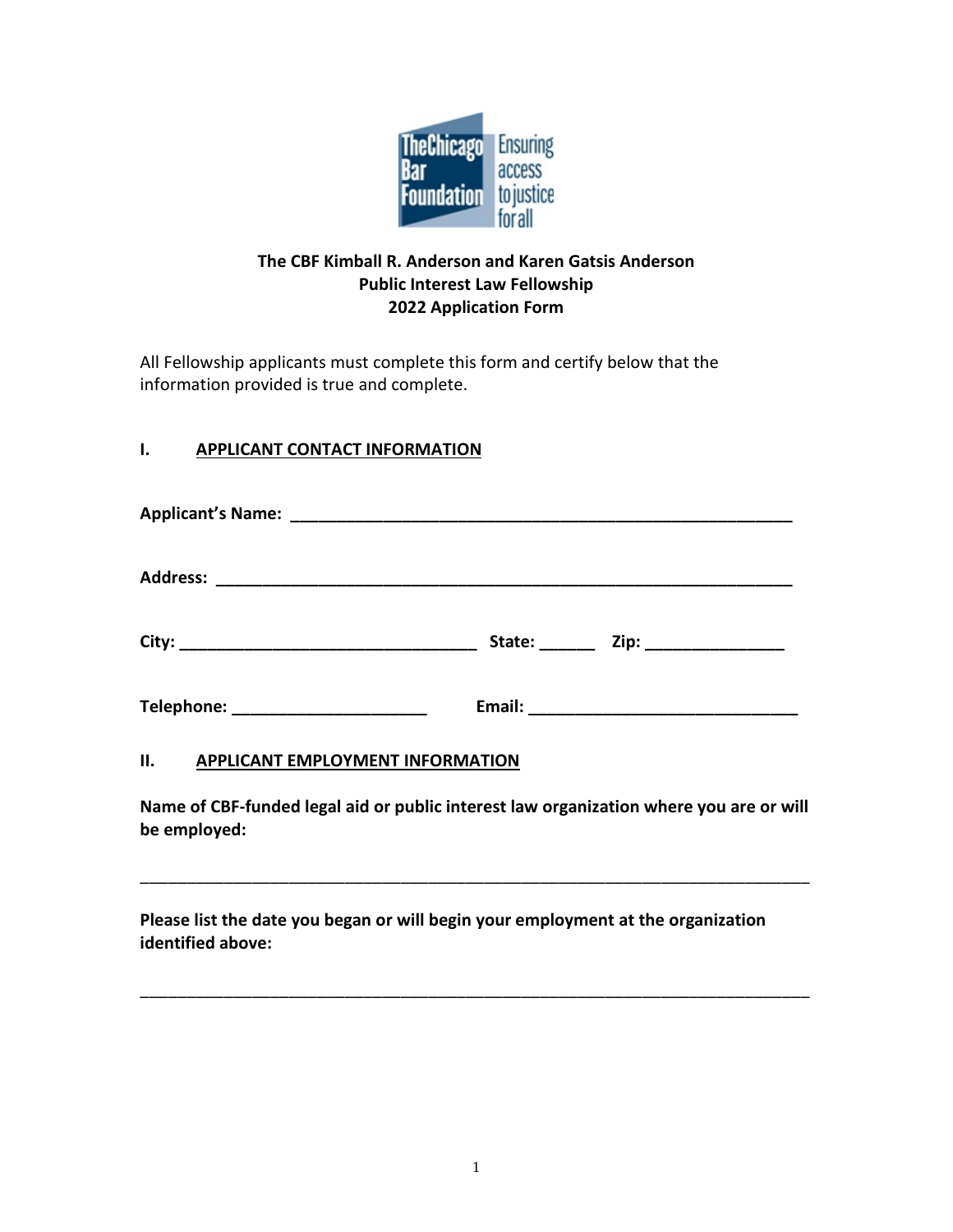**Name, telephone number and email address of your supervisor:**

**Please identify the major practice area(s) in which you are engaged (e.g. family law) and if applicable, the name of the specific project for which you work:**

\_\_\_\_\_\_\_\_\_\_\_\_\_\_\_\_\_\_\_\_\_\_\_\_\_\_\_\_\_\_\_\_\_\_\_\_\_\_\_\_\_\_\_\_\_\_\_\_\_\_\_\_\_\_\_\_\_\_\_\_\_\_\_\_\_\_\_\_\_\_\_\_

\_\_\_\_\_\_\_\_\_\_\_\_\_\_\_\_\_\_\_\_\_\_\_\_\_\_\_\_\_\_\_\_\_\_\_\_\_\_\_\_\_\_\_\_\_\_\_\_\_\_\_\_\_\_\_\_\_\_\_\_\_\_\_\_\_\_\_\_\_\_\_

\_\_\_\_\_\_\_\_\_\_\_\_\_\_\_\_\_\_\_\_\_\_\_\_\_\_\_\_\_\_\_\_\_\_\_\_\_\_\_\_\_\_\_\_\_\_\_\_\_\_\_\_\_\_\_\_\_\_\_\_\_\_\_\_\_\_\_\_\_\_\_

#### **III. LAW SCHOOL INFORMATION**

**Name of law school from which you graduated:** 

**Date of law school graduation: Date of law school graduation:** 

\_\_\_\_\_\_\_\_\_\_\_\_\_\_\_\_\_\_\_\_\_\_\_\_\_\_\_\_\_\_\_\_\_\_\_\_\_\_\_\_\_\_\_\_\_\_\_\_\_\_\_\_\_\_\_\_\_\_\_\_\_\_\_\_\_\_\_\_\_\_\_\_

**Cumulative GPA earned at time of law school graduation:\_\_\_\_\_\_\_\_\_\_\_\_\_\_\_\_\_\_\_\_\_\_**

**Final Class Rank: Class Angle 2014** 

**IV. PROFESSIONAL LICENSURE**

**Please list all of the states in which you are admitted to practice law and include 1) the date(s) of admission, and 2) your Illinois Attorney Registration and Disciplinary Commission (ARDC) number and/or other state bar numbers:**

\_\_\_\_\_\_\_\_\_\_\_\_\_\_\_\_\_\_\_\_\_\_\_\_\_\_\_\_\_\_\_\_\_\_\_\_\_\_\_\_\_\_\_\_\_\_\_\_\_\_\_\_\_\_\_\_\_\_\_\_\_\_\_\_\_\_\_\_\_\_\_\_

\_\_\_\_\_\_\_\_\_\_\_\_\_\_\_\_\_\_\_\_\_\_\_\_\_\_\_\_\_\_\_\_\_\_\_\_\_\_\_\_\_\_\_\_\_\_\_\_\_\_\_\_\_\_\_\_\_\_\_\_\_\_\_\_\_\_\_\_\_\_\_\_

\_\_\_\_\_\_\_\_\_\_\_\_\_\_\_\_\_\_\_\_\_\_\_\_\_\_\_\_\_\_\_\_\_\_\_\_\_\_\_\_\_\_\_\_\_\_\_\_\_\_\_\_\_\_\_\_\_\_\_\_\_\_\_\_\_\_\_\_\_\_\_\_

**Is there a public record of discipline and/or pending proceeding(s) with the Illinois ARDC and/or other attorney licensing body in another jurisdiction?**

**If yes, please explain and include the case number (attach additional pages if needed).** 

\_\_\_\_\_\_\_\_\_\_\_\_\_\_\_\_\_\_\_\_\_\_\_\_\_\_\_\_\_\_\_\_\_\_\_\_\_\_\_\_\_\_\_\_\_\_\_\_\_\_\_\_\_\_\_\_\_\_\_\_\_\_\_\_\_\_\_\_\_\_\_\_

\_\_\_\_\_\_\_\_\_\_\_\_\_\_\_\_\_\_\_\_\_\_\_\_\_\_\_\_\_\_\_\_\_\_\_\_\_\_\_\_\_\_\_\_\_\_\_\_\_\_\_\_\_\_\_\_\_\_\_\_\_\_\_\_\_\_\_\_\_\_\_\_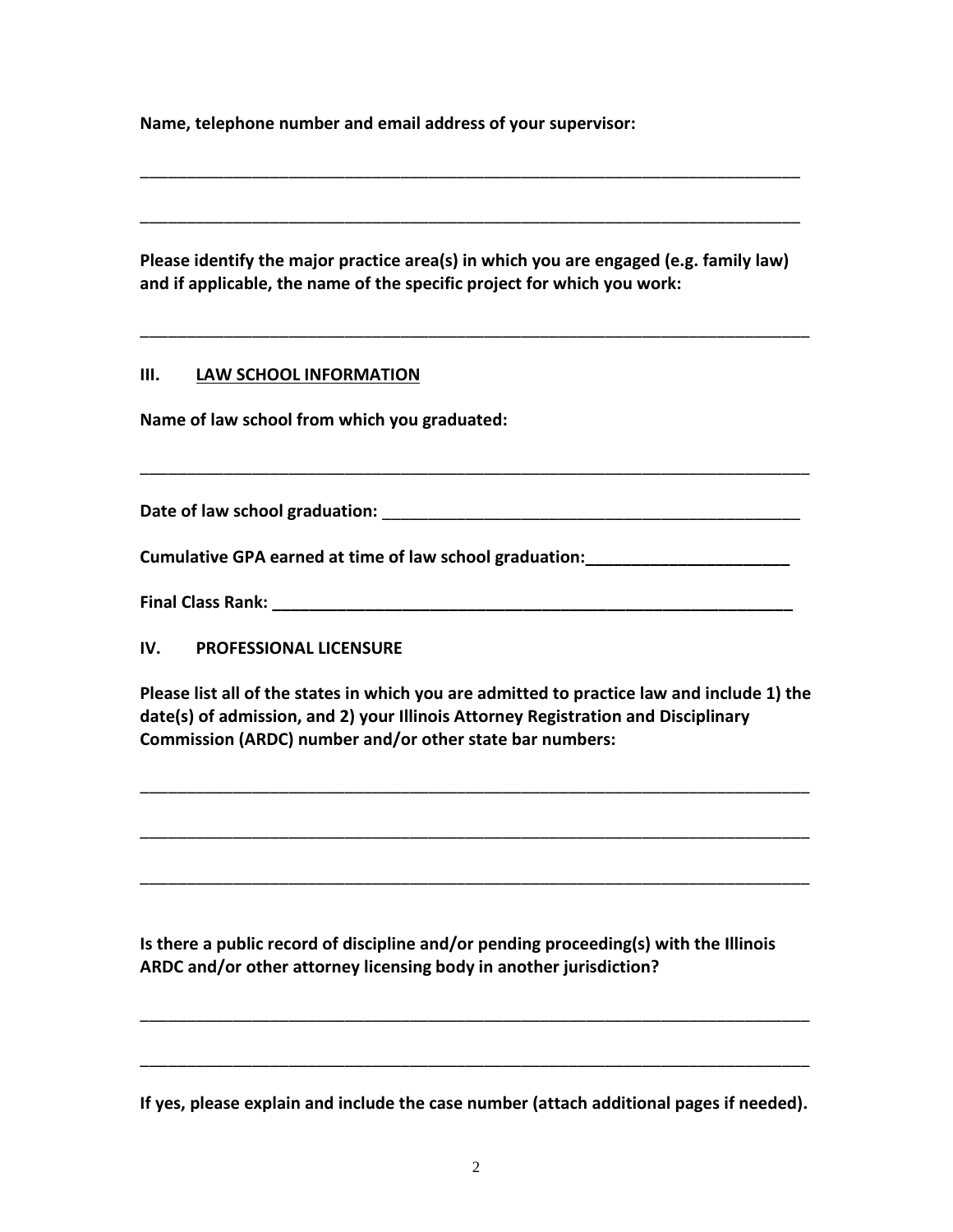## **V. FINANCIAL INFORMATION**

**Please list the current total amount of educational debt (including undergraduate, law school and other graduate school loans):**

**\_\_\_\_\_\_\_\_\_\_\_\_\_\_\_\_\_\_\_\_\_\_\_\_\_\_\_\_\_\_\_\_\_\_\_\_\_\_\_\_\_\_\_\_\_\_\_\_\_\_\_\_\_\_\_\_\_\_\_\_\_\_\_\_\_\_\_\_\_\_\_\_**

\_\_\_\_\_\_\_\_\_\_\_\_\_\_\_\_\_\_\_\_\_\_\_\_\_\_\_\_\_\_\_\_\_\_\_\_\_\_\_\_\_\_\_\_\_\_\_\_\_\_\_\_\_\_\_\_\_\_\_\_\_\_\_\_\_\_\_\_\_\_\_\_

\_\_\_\_\_\_\_\_\_\_\_\_\_\_\_\_\_\_\_\_\_\_\_\_\_\_\_\_\_\_\_\_\_\_\_\_\_\_\_\_\_\_\_\_\_\_\_\_\_\_\_\_\_\_\_\_\_\_\_\_\_\_\_\_\_\_\_\_\_\_\_\_

\_\_\_\_\_\_\_\_\_\_\_\_\_\_\_\_\_\_\_\_\_\_\_\_\_\_\_\_\_\_\_\_\_\_\_\_\_\_\_\_\_\_\_\_\_\_\_\_\_\_\_\_\_\_\_\_\_\_\_\_\_\_\_\_\_\_\_\_\_\_\_\_

**How much of the total education debt above did you borrow to finance (list the total dollar amounts borrowed and also indicate the amounts of public vs. private loans):**

**your undergraduate education: \_\_\_\_\_\_\_\_\_\_\_\_\_\_\_\_\_\_\_\_\_\_\_\_\_\_\_\_\_\_\_\_\_\_\_\_\_**

**your law school education: \_\_\_\_\_\_\_\_\_\_\_\_\_\_\_\_\_\_\_\_\_\_\_\_\_\_\_\_\_\_\_\_\_\_\_\_\_\_\_\_\_\_**

**any other graduate degree(s): \_\_\_\_\_\_\_\_\_\_\_\_\_\_\_\_\_\_\_\_\_\_\_\_\_\_\_\_\_\_\_\_\_\_\_\_\_\_\_\_**

What is your monthly student loan payment obligation?

**How much of the monthly payment is attributed to law school debt? \_\_\_\_\_\_\_\_\_\_\_\_\_**

**Are you currently making student loan payments under the federal Income-Based Repayment (IBR) Plan? \_\_\_\_\_ Yes \_\_\_\_\_ No**

**If not, do you qualify for the IBR Plan? \_\_\_\_\_ Yes \_\_\_\_\_ No**

**In what year are you eligible to have the remainder of your federal loans forgiven through the Public Service Loan Forgiveness Program? \_\_\_\_\_\_\_** 

What is your current monthly salary? \_\_\_\_\_\_\_\_\_\_\_\_\_\_\_\_Gross\_\_\_\_\_\_\_\_\_\_\_\_\_\_\_ Net

**Are you currently receiving – or eligible to receive – any other loan repayment assistance and/or other debt aid that helps you defray the costs of your student loans? \_\_\_\_\_ Yes \_\_\_\_\_ No**

**If yes, please explain below and identify all sources and amounts of assistance (also note any pending applications):**

\_\_\_\_\_\_\_\_\_\_\_\_\_\_\_\_\_\_\_\_\_\_\_\_\_\_\_\_\_\_\_\_\_\_\_\_\_\_\_\_\_\_\_\_\_\_\_\_\_\_\_\_\_\_\_\_\_\_\_\_\_\_\_\_\_\_\_\_\_\_\_